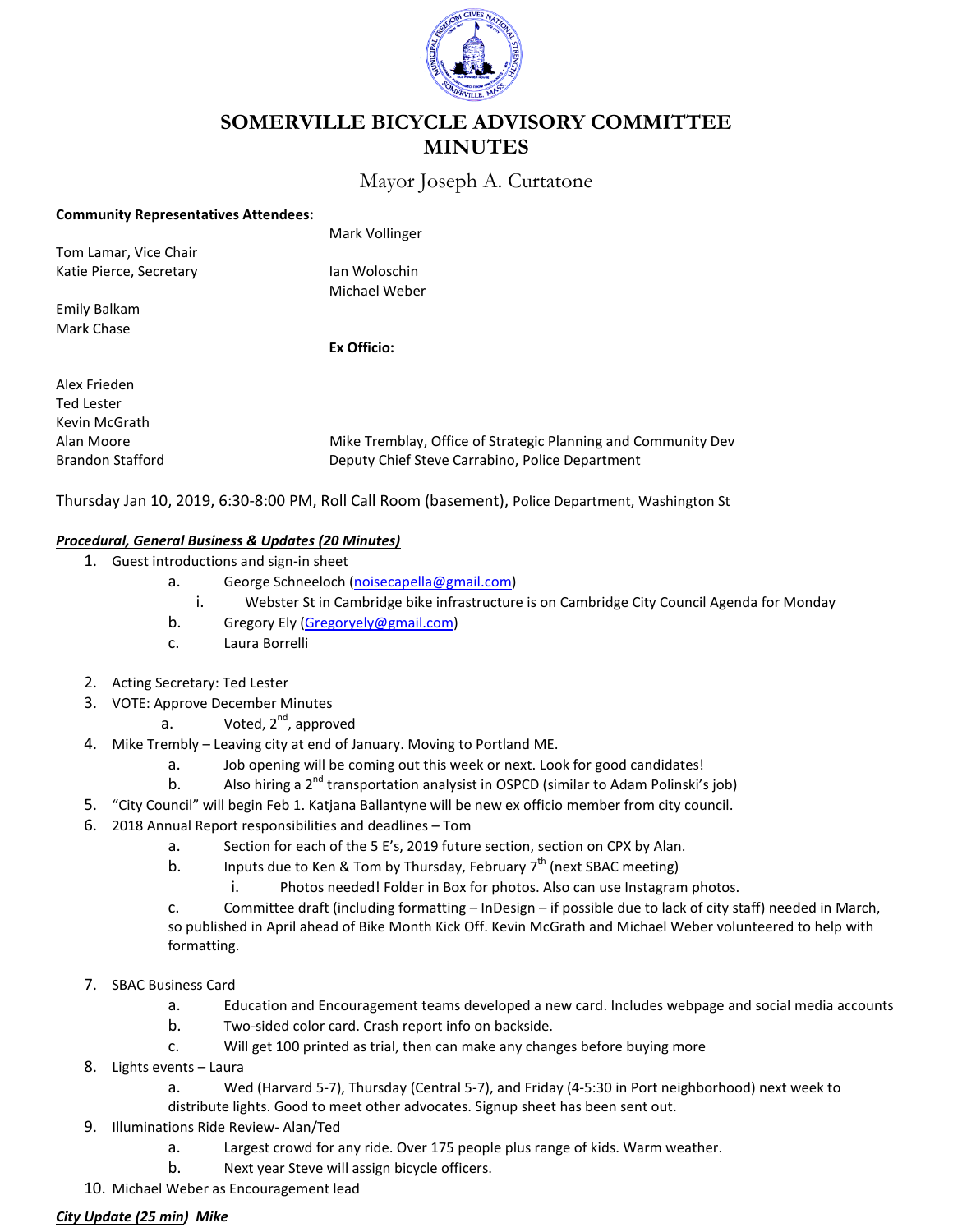- 1. Parking permit educational mailer
	- a. Education subgroup stepped up to help. New info on HAWK Signals and Doors are Dangerous (from Cambridge).
	- b. Also, Mike asked Jackie R. to send it out to city wide email list.
- 2. Beacon St update
	- a. Weather not cooperating for last section of bike lanes. Lower Beacon bike lanes likely missed window. Also few spots on upper Beacon.
	- b. Repave mid-to-late June to July 2019
	- c. Pooling at RF O'Sullivan's fixed 1/7/19
	- d. Signals being installed including HAWK signals. Can install and turn on signals during winter.
	- e. Lessons learned can do daytime painting in the late fall when temperatures are warmer. City has been reluctant to do this in the past.
- 3. Park St- What is needed to implement first thing in Spring
	- a. Bike lanes on ¾ street, parking on ¼ street
	- b. Need traffic commission approval for parking removals Feb or March meeting. Need a few folks there for support. Reach out to non-SBAC neighbors.
- 4. Vision Zero input from SBAC
	- a. Alex can't make next meeting. Ken looking for stand-in (may be Ken, Mark volunteered) for next week.
	- b. Draft action items for SBAC review soon. Adam P likely taking over for Mike as city rep.
- 5. Lower Medford St plans overview
	- a. Picture is missing green conflict zone approaching Somerville Ave.
	- b. Repaved. Flex posts and separation.
	- c. Idea: Make beginning of Medford 1 car lane Mike responded that it would require a bigger intersection design and traffic study. MassDOT intersection.
	- d. Cambridge not planning on extending it past city line. Mike has recommended to Karen (Cambridge) to at least extend bike lane to  $6<sup>th</sup>$  Street
		- i. Cambridge standing up committee for advising about Grand Junction Path
	- e. Parking removal approved. Mark recommends making changes now before new residents start using them.
	- f. Brown painted bump out. Can have flex post to reduce driving over.
	- g. Engineering team will review plans for this and Broadway next Thursday

## *2019 Goals (30 min) Tom*

- 1. Team goals from the Five E's
	- a. Enforcement
		- i. Goals:
			- 1. Expand team scope to include safety
			- 2. Partner with City of Somerville to secure a budget for bike lights/safety items
			- 3. Partner with SPD Brass to improve targeted bicycle-issue enforcement
			- 4. Send Ride Share Letter
			- ii. Suggestion to also engage more with T&P goal, especially with new leadership
			- iii. Put Parking Officers on bikes Steve has recommended it. SPD has bikes.
			- iv. Monitor e-scooter regulation changes City is working with MAPCD and cities to harmonize regulations.
	- b. Education and Encouragement
		- i. Goals:
			- 1. Make information more accessible and visible to a diverse local audience, including Uber/Lyft (information materials, giveaway events, Dutch Reach, etc.)
			- 2. Continue certain regular rides and events (Bike Month Kickoff, Bike Talk, Historic Ride, etc.)
			- 3. Improve, maintain, and strengthen connections with local schools (Tufts, Somerville H.S., etc.)
		- ii. Suggestion for more video and multimedia (work with SCAT) goal. City may be able to help since SCAT works more during business hours.
	- c. Evaluation
		- i. Goals:
			- 1. Categorize Roads for Resurfacing priorities
			- 2. Bike network future map VZ item
			- 3. Identify and rank more contra-flow opportunities
			- 4. Identify and rank problematic intersections that could be engineered (crash data joint with enforcement team)
			- 5. Improve Somerville Bike Map better use of bike level of comfort, Interactive, online version (Somerville GIS, OSM)
			- 6. GLX bridge closure detours
			- 7. CPX & Sullivan Square connections
			- 8. Review designs for Broadway, Medford St, and Holland
	- d. Engineering
		- i. HSIP projects (Temple, Park, Broadway, Washington St)
		- ii. Powderhouse Blvd, Powderhouse Circle (some short-term fixes possible, city is contracting a 25% design